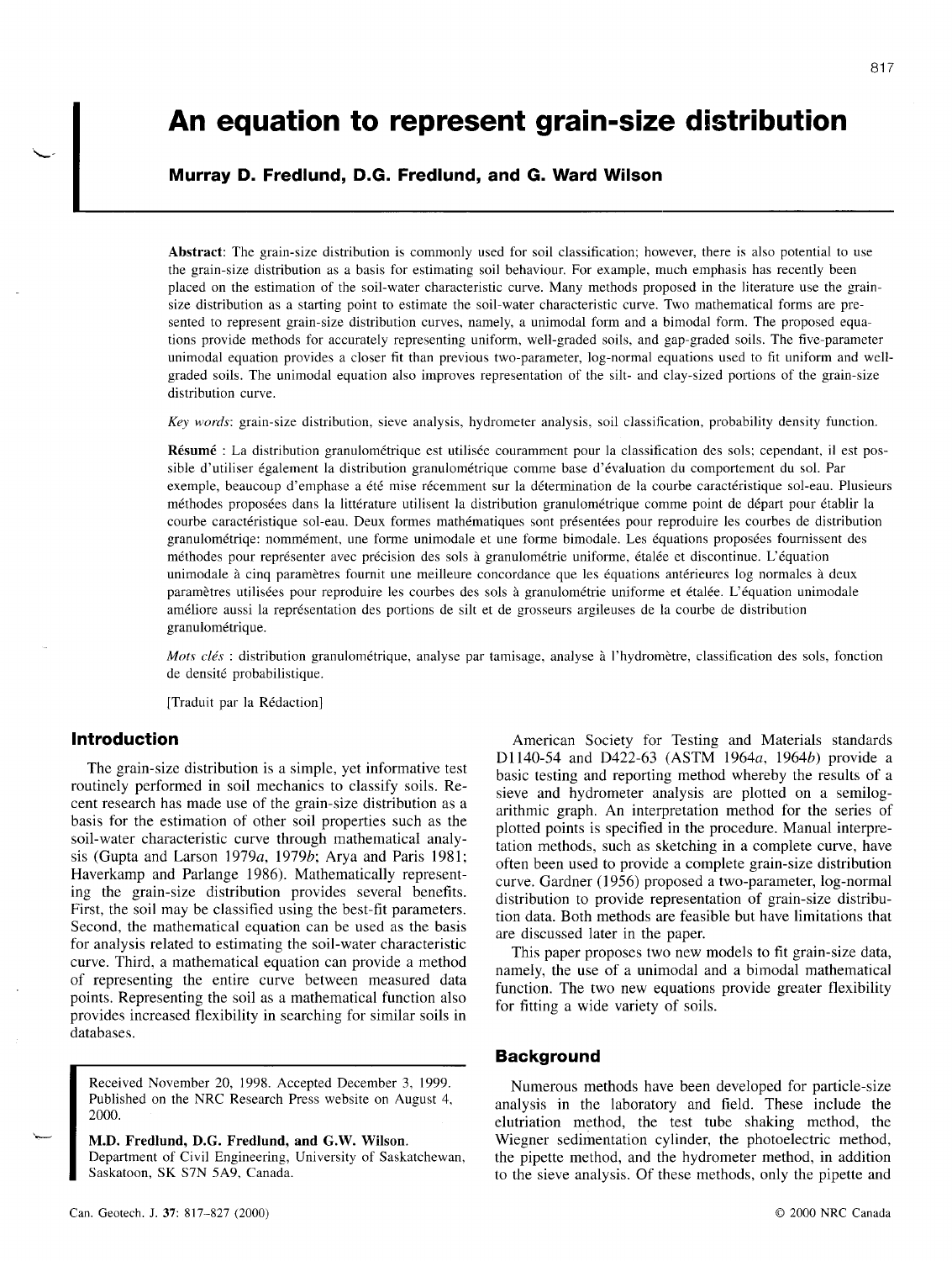| Authors                             | Equation                                                                                                                                                                                                      | Definition of variables                                                                                                                                                                                                                                                                                                                                                                                          |
|-------------------------------------|---------------------------------------------------------------------------------------------------------------------------------------------------------------------------------------------------------------|------------------------------------------------------------------------------------------------------------------------------------------------------------------------------------------------------------------------------------------------------------------------------------------------------------------------------------------------------------------------------------------------------------------|
| Gardner 1958                        | $w_w = w_{\text{rg}} + (w_s - w_{\text{rg}}) \left  \frac{1}{[1 + a_s \psi^{n_s}]} \right $                                                                                                                   | $w_s$ , saturated gravimetric water content; $w_w$ ,<br>any gravimetric water content; $w_{rg}$ ,<br>residual gravimetric water content; $a_{\rm g}$ ,<br>fitting parameter; $n_g$ , fitting parameter; $\psi$ ,<br>soil suction                                                                                                                                                                                 |
| Brooks and Corey 1964               | $w_w = w_r + (w_s - w_r) \frac{a_c}{\Psi}$                                                                                                                                                                    | $a_c$ , bubbling pressure (kPa); $n_c$ , pore-size<br>index; $w_s$ , saturated gravimetric water<br>content; $w_w$ , any gravimetric water content;<br>$w_r$ , residual volumetric water content; $\psi$ ,<br>soil suction (kPa)                                                                                                                                                                                 |
| van Genuchten 1980;<br>Burdine 1953 | $w_w = w_{rb} + (w_s - w_{rb}) \left  \frac{1}{\prod_{i=1}^{n} (a_h \psi)^{n_b} \int_{s}^{\left(1 - \frac{2}{n_b}\right)}} \right $                                                                           | $w_s$ , saturated gravimetric water content; $w_w$ ,<br>any gravimetric water content; $w_{rb}$ , residual<br>gravimetric water content; $ab$ , fitting para-<br>meter; $n_b$ , fitting parameter; $\psi$ , soil suction                                                                                                                                                                                         |
| van Genuchten 1980;<br>Mualem 1976  | $w_w = w_{\rm rm} + (w_{\rm s} - w_{\rm rm}) \left[ \frac{1}{\left[1 + (a_{\rm m}\Psi)^{n_{\rm m}}\right]^{1 - \frac{1}{n_{\rm m}}}} \right]$                                                                 | $w_s$ , saturated gravimetric water content; $w_w$ ,<br>any gravimetric water content; $w_{\rm rm}$ , residual<br>gravimetric water content; $a_{\rm m}$ , fitting para-<br>meter; $n_m$ , fitting parameter; $\psi$ , soil suction                                                                                                                                                                              |
| van Genuchten 1980                  | $w_w = w_{\text{ryg}} + (w_s - w_{\text{ryg}}) \left  \frac{1}{\left[1 + (a_{\text{vo}} \Psi)^{n_{\text{vs}}}\right]^{m_{\text{vs}}}} \right $                                                                | $w_s$ , saturated gravimetric water content; $w_w$ ,<br>any gravimetric water content; $w_{\text{ryg}}$ , resid-<br>ual gravimetric water content; $a_{\text{vg}}$ , fitting<br>parameter; $n_{vg}$ , fitting parameter; $m_{vg}$ ,<br>fitting parameter; $\psi$ , soil suction                                                                                                                                  |
| Fredlund and Xing 1994              | $w_w = w_s \left[ 1 - \frac{\ln\left(1 + \frac{\psi}{h_r}\right)}{\ln\left(1 + \frac{10^6}{h_r}\right)} \right] \left[ \frac{1}{\ln\left \exp(1) + \left(\frac{\psi}{a_f}\right)^{n_f}\right } \right]^{m_f}$ | $w_s$ , saturated gravimetric water content; $w_w$ ,<br>any gravimetric water content; $a_f$ , fitting<br>parameter closely related to the air-entry<br>value for the soil; $n_f$ , fitting parameter<br>related to the maximum slope of the curve;<br>$m_f$ , fitting parameter related to the curvature<br>of the slope; $h_r$ , parameter used to adjust<br>lower portion of the curve; $\psi$ , soil suction |

Table 1. Equations that have been used to represent the soil-water characteristic curve.

hydrometer methods have found general acceptance for finegrained soils (Kohnke 1968).

ASTM (1964a, 1964b) presents a standard for testing for grain-size distribution. The interpretation of the grain-size distribution is typically carried out manually. Further details concerning the testing procedure and the interpolation of the sieve and hydrometer tests are provided by Lambe (1951).

Gardner (1956) used a two-parameter, log-normal distribution to fit grain-size distribution data. Kemper and Chepil (1965) further studied the work of Gardner. The two-parameter fit of the grain-size distribution was performed using a geometric mean parameter,  $x_{\rm g}$ , and a geometric standard deviation,  $\sigma_g$ . The method of fitting log-normal equations to the grain-size distribution was not recommended for general use. However, the reason given for not using the log-normal method was the lack of computing power necessary to fit the equation to data. Hagen et al. (1987) presented a computerized, iterative procedure that required only two sieves to determine the parameters for a standard, two-parameter lognormal distribution. Unfortunately, the log-normal distribution often failed to provide a close fit of the grain-size distribution at the extremes of the curve (Gardner 1956; Hagen et al. 1987). Wagner and Ding (1994) later improved upon the log-normal equation by presenting three- and four-parameter log-normal equations.

Campbell (1985) presented a classification diagram based on the assumption that the particle-size distribution is approximately log normal. This assumption led to the particlesize distribution being approximated with a Gaussian distribution function. With this assumption, any combination of sand, silt, and clay can be represented by a geometric (or logarithmic) mean particle diameter and a geometric standard deviation. Values were summarized in a modified U.S. Department of Agriculture (USDA) textural classification chart by Shirizi and Boersma (1984).

The first limitation associated with using a log-normal type of equation is the assumption that the grain-size distribution is symmetric. In reality, the grain-size distribution is often nonsymmetric and can be better fit by a different type of equation. Second, a method for fitting soils that are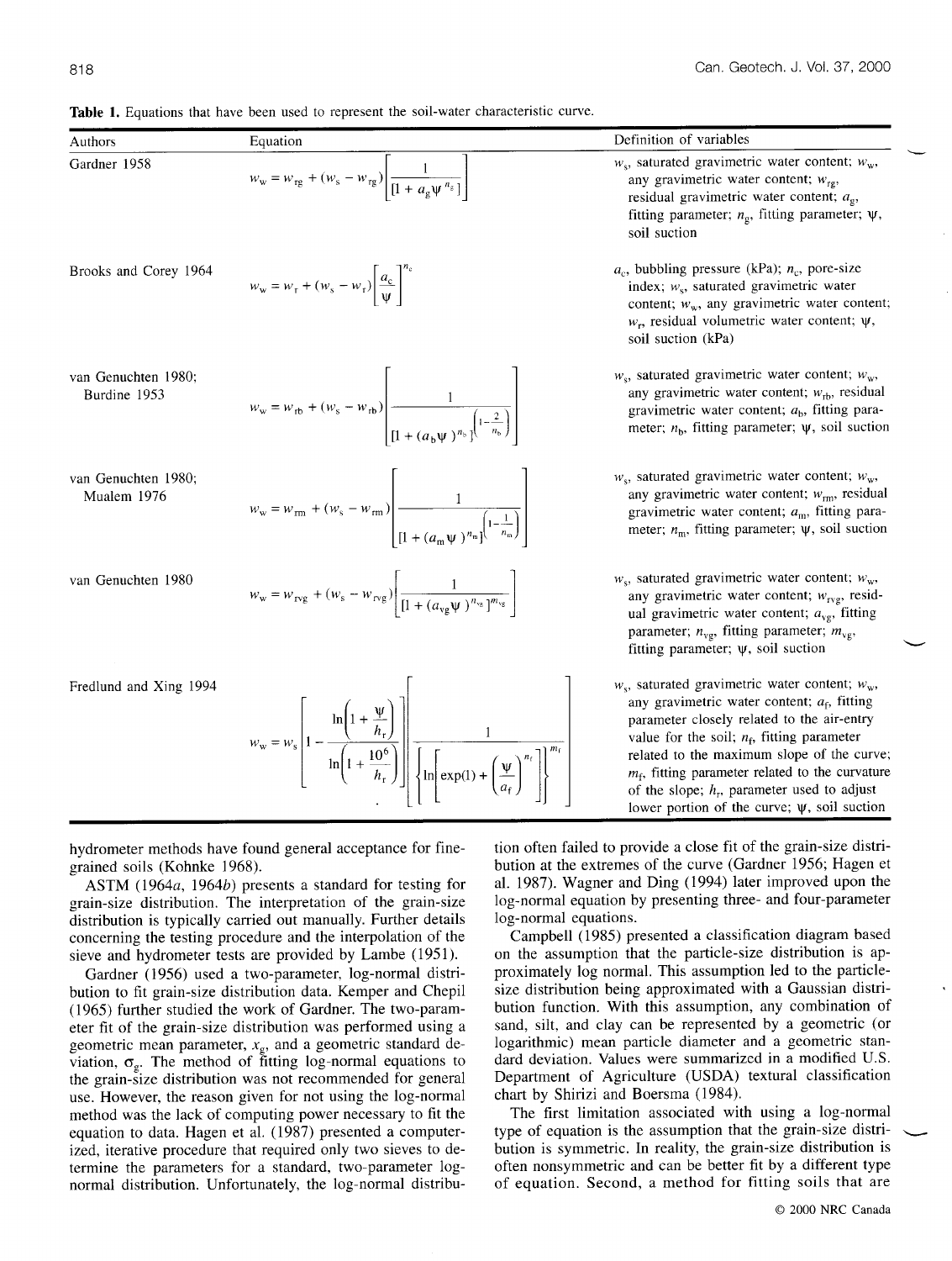bimodal or gap-graded is of value and the four-parameter log-normal equations have not been found to be satisfactory for fitting these types of grain-size distribution.

There are three general categories of grain-size distributions (Holtz and Kovacs 1981): well-graded soils, uniform soils, and gap-graded soils. This paper focuses on these three categories of grain-size distribution and provides equations to fit the experimental data for each category. The well-graded and uniform soils are examined using a unimodal method of fitting an equation, and then a mathematical means of representing a gap-graded soil is presented.

# Unimodal equation for grain-size distribution data

The selection of an appropriate, mathematical equation involved a review of a variety of equations that could be used to frt soils data. It has been observed that the soil-water characteristic curve possesses a shape similar to that of the grain-size distribution curve. This is probably to be expected, since the soil-water characteristic curve provides a representation of the void distribution in a soil, whereas the grain-size curve provides information on the distribution of the solid phase of the soil. Since the solids plus the voids add up to the total soil volume, it is to be expected that the distribution of the solids phase (i.e., grain-size distribution) would tend to bear an inverse relationship to the distribution of voids (i.e., represented by the soil-water characteristic curve), and vice versa.

A summary of several of the equations that have been used to fit the soil-water characteristic curve is given in Table 1. Brooks and Corey (1964) and Gardner (1974) presented three-parameter equations and van Genuchten (1980) and Fredlund and Xing (1994) presented four-parameter equations. It would seem reasonable that a form of equation similar to those shown in Table I could be used to represent the grain-size distribution.

An accurate representation of the clay fraction of the grain-size distribution was considered necessary to complete the mathematical function. Since the Fredlund and Xing (1994) equation allows independent control over the lower end of the curve (i.e., the fine particle size range), it was selected as the basis for the development of a grain-size distribution equation. The reversed scale of the grain-size distribution and characteristics unique to the grain-size distribution required the original Fredlund and Xing equation to be modifred to the form shown as follows:

tll Pe(A = ''''. M.Fredlund Unimodal - -USCS % Clay -----"- USCS % Sand t t (- \'..11-" jtnlexnttr.[?l li t L . l l i, f'"['.g)l' l L;F\*ll

where

 $P_p(d)$  is the percentage, by mass, of particles passing a particular size;





 $a_{\rm gr}$  is a parameter designating the inflection point on the curve and is related to the initial breaking point on the curve:

 $n_{\text{gr}}$  is a parameter related to the steepest slope on the curve (i.e., uniformity of the particle-size distribution);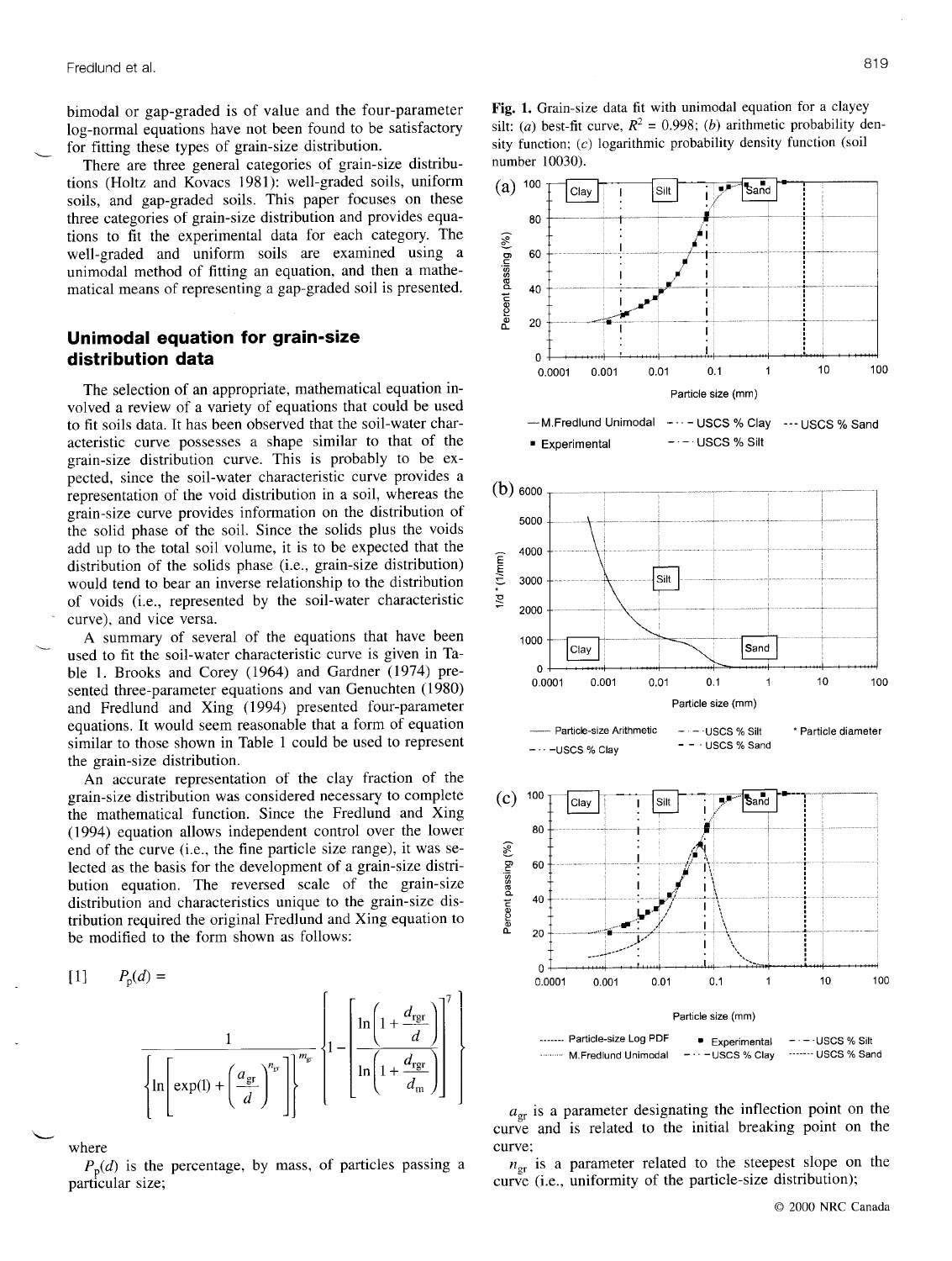$m_{\text{gr}}$  is a parameter related to the shape of the curve as it approaches the fines region;

 $d_{\text{rer}}$  is a parameter related to the amount of fines in a soil;

d is the diameter of any particle size under consideration; and

 $d<sub>m</sub>$  is the diameter of the minimum allowable size particle.

Equation [1] is refened to as a unimodal equation and can be used to fit a wide variety of soils. A quasi-Newton fitting algorithm was used to adjust three of the four parameters to fit the equation to each soil. The algorithm progressively minimizes the squared differences between the equation and experimental data. The best-fit particle-size distribution function can be plotted along with the grain-size distribution data, typically on a logarithmic scale, as shown in Fig.  $1a$ for a clayey silt (soil number  $10030$ ).<sup>1</sup>

The unimodal equation provides significant improvements in the fit of grain-size data over previous mathematical representations (i.e., log-normal distribution). This is to be expected due to the increase in the number of parameters used to represent the grain-size distribution. The complexity of the proposed unimodal equation due to the added parameters is determined to be insignificant because of the availability of curve-fitting software.

The particle-size distribution provides information on the amount and dominant sizes of particles present in a soil. However, another form can also be used to represent the distribution of particle sizes by differentiating the particle-size distribution curve. The differentiation produces a particlesize probability density function (PDF). The differentiated form of the unimodal grain-size equation is given in eq. [2], and the parameters presented in the particle-size PDF are the same as those defined for eq. [1]:

$$
\frac{dP_p}{dd} = \frac{1}{\left[3\right] \qquad p_1(d) = \frac{dP_p}{d\log(d)}} = \frac{1}{\left[1\left(1 + \frac{d_{\text{ref}}}{d}\right)\right]^n} \left\{1 - \left[\frac{\ln\left(1 + \frac{d_{\text{ref}}}{d}\right)}{\ln\left(1 + \frac{d_{\text{ref}}}{d_{\text{min}}}\right)}\right]^n\right\} = \frac{1}{\left[1\left(1 + \frac{d_{\text{ref}}}{d_{\text{min}}}\right)\right]^n
$$
\nwhere  $p_1(d)$  is the logarithm. The peak of eq. [5] will  
cle size. It must be noted to  
mic PDF must be calculat

$$
\times \frac{n_{\text{gr}}}{d \left\{ \exp(1) + \left( \frac{a_{\text{gr}}}{d} \right)^{n_{\text{gr}}} \right\} \ln \left[ \exp(1) + \left( \frac{a_{\text{gr}}}{d} \right)^{n_{\text{gr}}} \right] \right\} \quad \text{Figure} \atop \text{(soil numl} \atop \text{The uni} \atop \text{of 3) and a} \atop \text{figs. 2a a} \atop \text{figs. 2a a} \atop \text{probability} \atop \text{in} \left\{ \ln \left( \exp(1) + \left( \frac{a_{\text{gr}}}{d} \right)^{n_{\text{gr}}} \right) \right\}^{m_{\text{gr}}} \quad \ln \left( 1 + \frac{d_{\text{rg}}}{d_{\text{m}}} \right)^7 \left[ d^2 \left( 1 + \frac{d_{\text{rg}}}{d} \right) \right] \quad \text{with} \atop \text{or both a} \atop \text{versus per} \atop \text{versus per} \atop \text{plotted vee}} \times \frac{n_{\text{gr}}}{n_{\text{ref}}}
$$

The particle-size distributions presented in this paper are calculated using eq. 12) and are referred to as the arithmetic probability density function. Figure 1b illustrates the arithmetic probability density function for the clayey silt (soil number 10030) shown in Fig. la.

The highest point in the PDF plot is the mode or the most frequent particle size. Since eq. [2] is a PDF, the natural laws of probability hold, such that the area under the differentiated curve must equal unity:

$$
[3] \qquad \int_{-\infty}^{+\infty} \left(\frac{\mathrm{d}P_{\mathrm{p}}}{\mathrm{d}d}\right) \mathrm{d}x = 1
$$

Equation [2] can be arithmetically integrated between the specified particle-diameter sizes. The probability that a soil particle diameter will fall in a certain range is determined by the following relationship:

[4] probability 
$$
(d_1 < d < d_2) = \int_{x=d_1}^{x=d_2} p(x) dx
$$

It is convenient to represent the PDF in a different manner when plotted on a logarithmic scale. The arithmetic PDF will often appear distorted when plotted on a logarithmic scale. The peak computed from eq. [4] will not represent the most frequent particle size. To overcome this limitation, the PDF is often represented by taking the logarithm of the particle size and differentiating the grain-size equation to produce a PDF which appears more physically realistic as presented in eq. [5]:

$$
[5] \qquad p_1(d) = \frac{\mathrm{d}P_{\mathrm{p}}}{\mathrm{d}\log(d)} = \frac{\mathrm{d}P_{\mathrm{p}}}{\mathrm{d}d}\ln(10)d
$$

where  $p_1(d)$  is the logarithmic PDF.

The peak of eq. [5] will represent the most frequent particle size. It must be noted that the probability of the logarithmic PDF must be calculated according to eq. [6]:

[6] probability 
$$
(d_1 < d < d_2) = \int_{x = \log(d_1)}^{x = \log(d_2)} p_1(x) dx
$$

Figure  $1c$  shows the logarithmic PDF for the clayey silt (soil number 10030).

The unimodal equation fit for a silty sand (soil number 63) and a sandy clay (soil number 11648) are shown in Figs. 2a and 3a, respectively. Also shown are the arithmetic probability density functions (i.e., Figs.  $2b$ ,  $3b$ ) and the logarithmic probability density function for each of the above soils (i.e., Figs.  $2c$ ,  $3c$ ).

The variation of  $R^2$  (where R is the correlation coefficient) versus percent clay is shown in Fig. 4. The value of  $R^2$  was plotted versus percent clay because the representation of fines by the new equation was considered important.

<sup>1</sup> Soil numbers refer to soils found in the SoilVision database, which is a proprietary product of SoilVision Systems Ltd.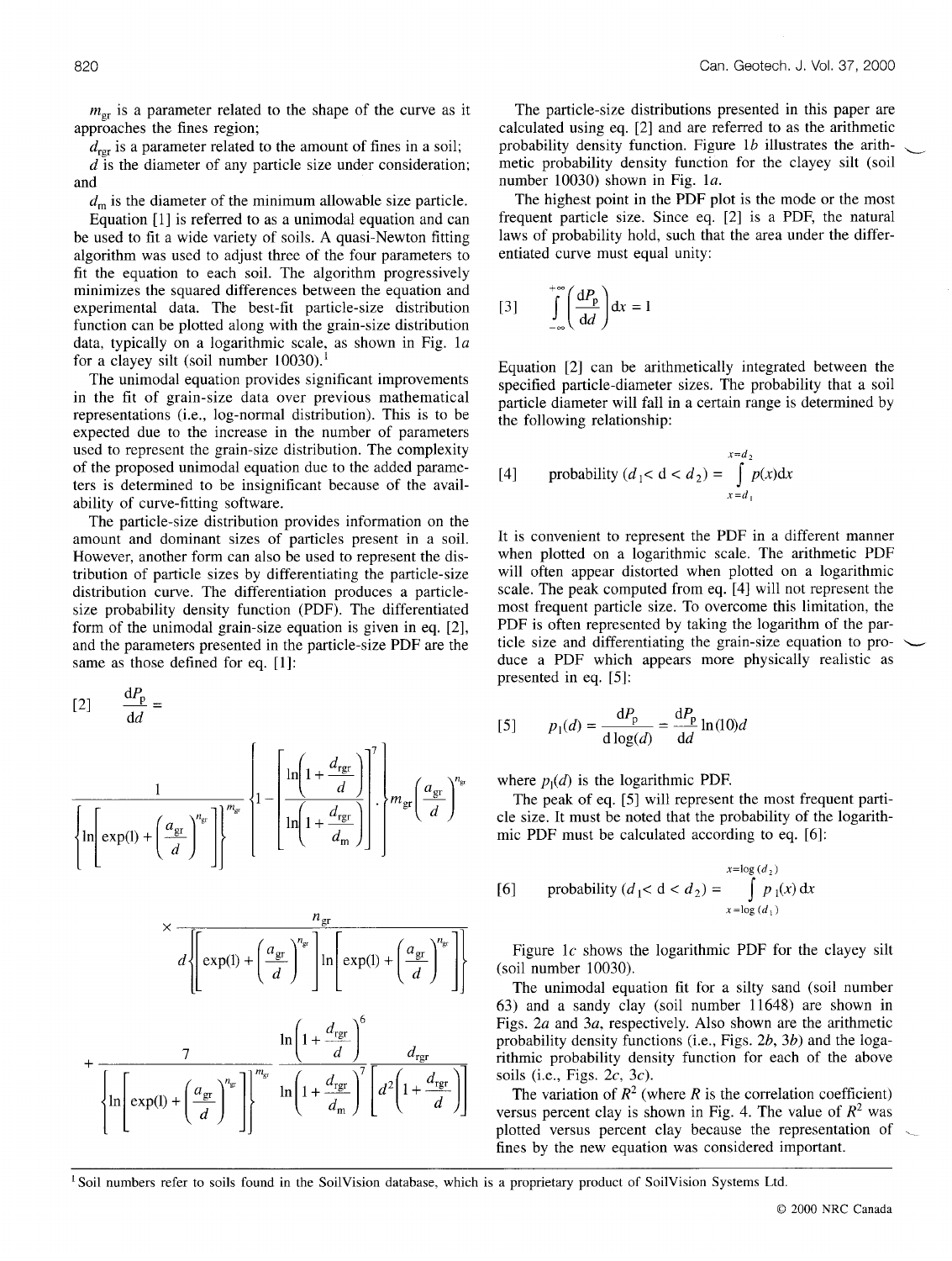Fig. 2. Grain-size data fit with unimodal equation for a silty sand: (a) best-fit curve,  $R^2 = 0.985$ ; (b) arithmetic probability density function; (c) logarithmic probability density function (soil number 63).

Fig. 3. Grain-size data fit with unimodal equation for a sandy clay: (a) best-fit curve,  $R^2 = 0.999$ ; (b) arithmetic probability density function; (c) logarithmic probability density function (soil number 11648).



# Parametric study of the proposed unimodal grain-size distribution equation

A parametric study of the proposed unimodal equation  $(i.e., eq. [1])$  shows behaviour similar to that of the Fredlund and Xing (1994) equation for the soil-water characteristic curve. The parameter  $a_{\rm cr}$  is related to the initial break of the equation and is more precisely the inflection point on the curve. Its effect on the grain-size distribution curve can be seen in Fig. 5a, where  $a_{\text{gr}}$  is varied from 0.1 to 10 while the other equation parameters are held constant. The parameter  $a_{\text{gr}}$  provides an indication of the largest particle sizes.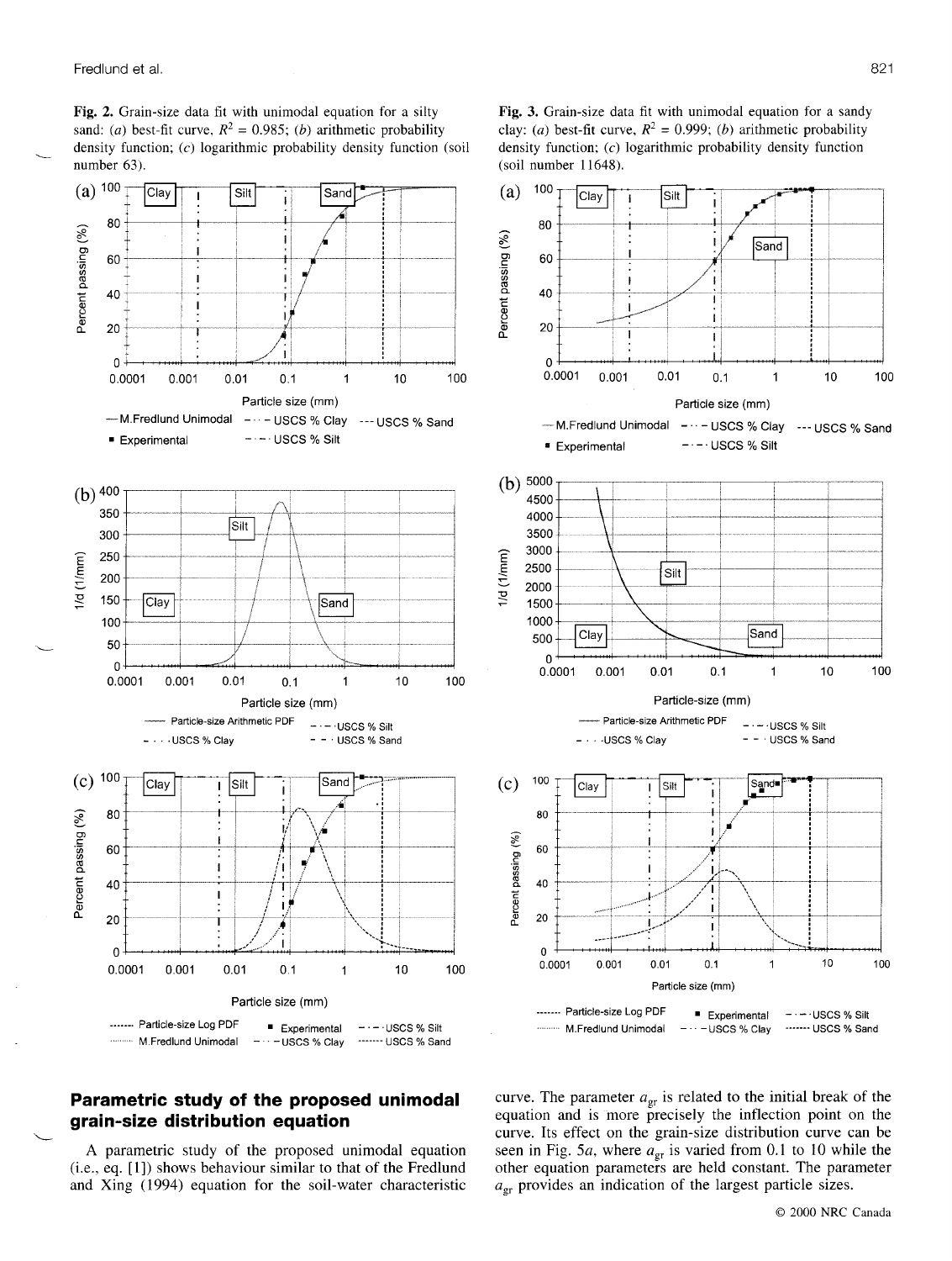Figure 5b shows how the parameter  $n_{\rm gr}$  influences the slope of the grain-size distribution. The point of maximum slope along the grain-size distribution provides an indication of the dominant particle size (i.e., on a logarithmic scale) in the soil. In the parametric representation,  $n_{\rm gr}$  is varied from 1 to 4.

The parameter  $m_{\text{gr}}$  influences the break onto the finer particle size of the sample. The effect of varying the parameter  $m_{\text{gr}}$  from 0.3 to 0.9 can be seen in Fig. 5c. The parameter  $d_{\text{ref}}$  affects the shape along the finer particle size portion of the curve. However, the influence on the curve is quite minimal as shown in Fig. 5d. In some cases  $d_{\text{rgr}}$  can be modified to improve the fit of the overall equation. With the best-fit analysis shown,  $d_{\text{rgr}}$  was adjusted manually to improve the fit of the curve to the data. It was found that a value of 0.001 for  $d_{\text{rpr}}$  provided a reasonable fit in most cases.

# Bimodal equation for the grain-size distribution curve

There is a limitation in using the unimodal equation (i.e., eq. [1]) when the soils are gap-graded as shown in Fig. 6. In this case, it is necessary to consider the use of a bimodal equation when performing the best-fit analysis. Soils frequently have particle-size distributions that are not consistent with a unimodal distribution and, as a result, attempts to fit the unimodal equation to certain data sets can often lead to a misrepresentation of the character of the particle-size distribution. This is particularly important when the equation Fig. 4. Variation of  $R^2$  error as the amount of fines represented in a soil increases.



is differentiated and used for further analyses (e.g., estimation of the soil-water characteristic curve).

The characteristic shape of a bimodal or gap-graded soil is the double "hump" often observed from experimental data. These humps indicate that the particle-size distribution is concentrated around two separate particle sizes. From a mathematical standpoint, a gap-graded soil can be viewed as a combination of two or more separate soils (Durner 1994). This allows for the "stacking" of more than one unimodal equation:



Fig. 5. Parameter variation: (a) effect of varying the parameter  $a_{\rm gr}$  while  $n_{\rm gr} = 4.0$ ,  $m_{\rm gr} = 0.5$ ,  $d_{\rm rg} = 1000$ , and  $d_{\rm m} = 0.001$ ; (b) effect of varying the parameter  $n_{\text{er}}$  while  $a_{\text{er}} = 1.0$ ,  $m_{\text{er}} = 0.5$ ,  $d_{\text{rer}} = 1000$ , and  $d_{\text{m}} = 0.001$ ; (c) effect of varying the parameter  $m_{\text{gr}}$  while  $a_{\text{gr}} =$ 1.0,  $n_{\text{gr}} = 4.0$ ,  $d_{\text{rgr}} = 1000$ , and  $d_{\text{m}} = 0.001$ ; (d) effect of varying the parameter  $d_{\text{rgr}}$  while  $a_{\text{gr}} = 1.0$ ,  $n_{\text{gr}} = 4.0$ ,  $m_{\text{gr}} = 0.5$ , and  $d_{\text{m}} = 0.001$ .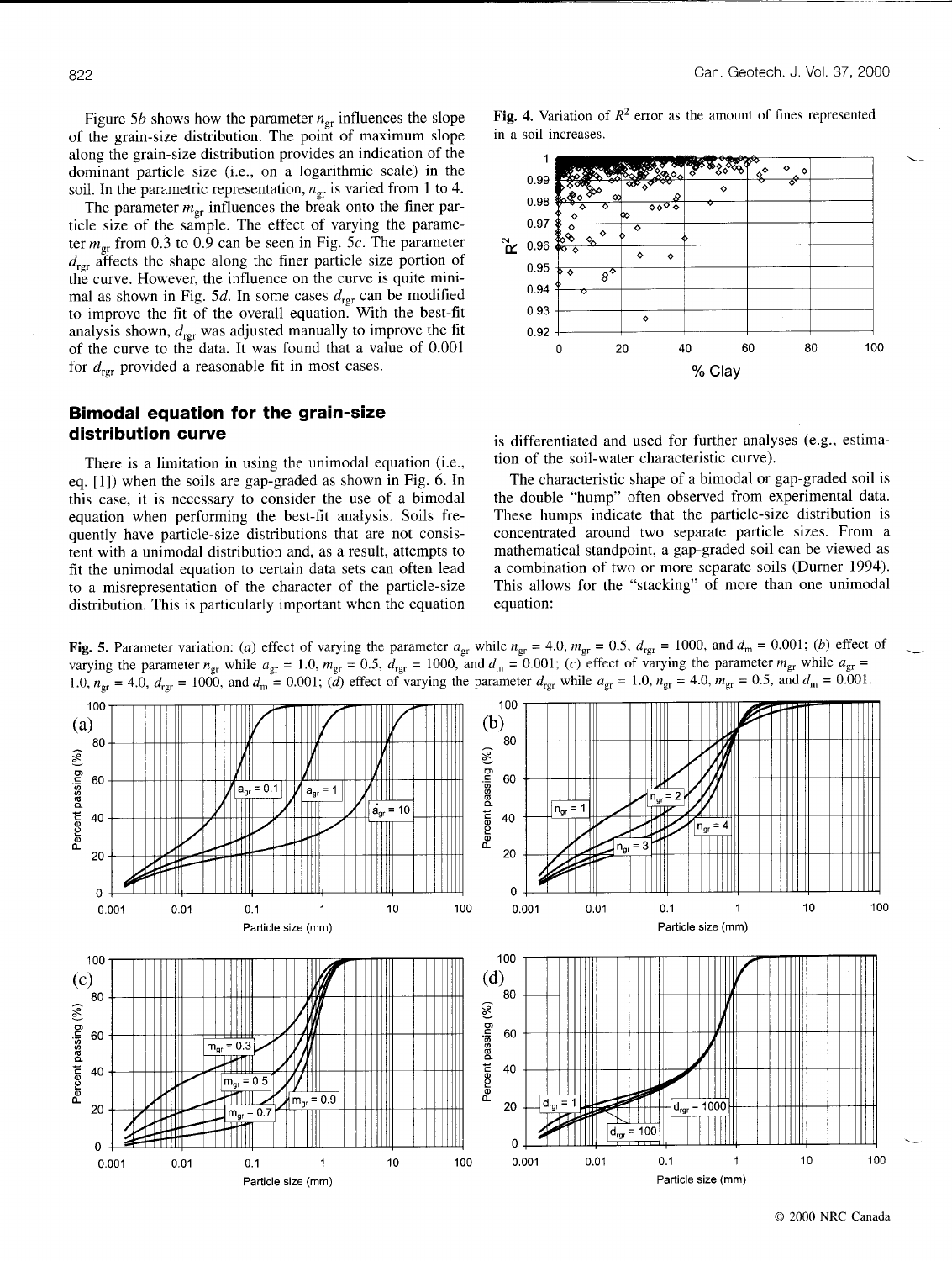I7l Pp(A = k Lwi t t , ',-ll''' ]rnl.^n,r.l9l lf LL ')) j, lg-rll'1 I L'{'.\*]l l

where

 $d<sub>r</sub>$  is the residual particle diameter;

 $k$  is the number of "subsystems" for the total particle-size distribution; and

 $w_i$  are weighting factors for the subcurves, subject to  $0 <$  $w_i$  < 1 and  $\Sigma w_i = 1$ .

For a bimodal curve,  $k$  would be equal to 2 and the number of parameters to be determined is  $4k + (k - 1)$  (i.e., 9). The unimodal equation is used as the basis for the prediction of the bimodal equation. The final equation for a bimodal curve is given as follows in its extended form:

$$
[8] \qquad P_{p}(d) = \sqrt[n]{\left\{\ln\left(\exp(1) + \left(\frac{a_{bi}}{d}\right)^{n_{bi}}\right\}\right\}^{m_{bi}}}
$$
\n
$$
+ (1-w) \left\{\left[\ln\left(\exp(1) + \left(\frac{j_{bi}}{d}\right)^{k_{bi}}\right]\right\}^{m_{bi}}
$$
\n
$$
+ (1-w) \left\{\ln\left(\exp(1) + \left(\frac{j_{bi}}{d}\right)^{k_{bi}}\right]\right\}^{k_{bi}}
$$
\n
$$
\left\{\ln\left(\exp(1) + \left(\frac{j_{bi}}{d}\right)^{k_{bi}}\right)\right\}^{k_{bi}}
$$
\n
$$
+ (1-w) \left\{\left[\ln\left(\exp(1) + \left(\frac{j_{bi}}{d}\right)^{k_{bi}}\right]\right\}^{k_{bi}}
$$
\n
$$
+ (1-w) \left\{\ln\left(\frac{1 + \frac{d_{bbi}}{d}}{1 + \frac{d_{bbi}}{d}}\right)\right\}^{k_{bi}}
$$
\n
$$
+ (1-w) \left\{\ln\left(\frac{1 + \frac{d_{bbi}}{d}}{1 + \frac{d_{bbi}}{d}}\right)\right\}^{k_{bi}}
$$
\n
$$
+ (1-w) \left\{\ln\left(\frac{1 + \frac{d_{bbi}}{d}}{1 + \frac{d_{bbi}}{d}}\right)\right\}^{k_{bi}}
$$
\n
$$
+ (1-w) \left\{\ln\left(\frac{1 + \frac{d_{bbi}}{d}}{1 + \frac{d_{bbi}}{d}}\right)\right\}^{k_{bi}}
$$
\n
$$
+ (1-w) \left\{\ln\left(\frac{1 + \frac{d_{bbi}}{d}}{1 + \frac{d_{bbi}}{d}}\right)\right\}^{k_{bi}}
$$
\n
$$
+ (1-w) \left\{\ln\left(\frac{1 + \frac{d_{bbi}}{d}}{1 + \frac{d_{bbi}}{d}}\right)\right\}^{k_{bi}}
$$
\n
$$
+ (1-w) \left\{\ln\left(\frac{1 + \frac{d_{bbi}}{d}}{1 + \frac{d_{bbi}}{d}}\right)\right\}^{k_{bi}}
$$
\n
$$
+ (1-w) \left\{\ln\left(\frac{1 + \frac{d_{bbi}}{d}}{1 + \
$$

where

 $a_{bi}$  is a parameter related to the initial breaking point along the curve;

 $n_{\rm bi}$  is a parameter related to the steepest slope along the curve;

 $m_{\text{bi}}$  is a parameter related to the shape of the curve;

 $j_{bi}$  is a parameter related to the second breaking point of the curve;

 $k_{\text{bi}}$  is a parameter related to the second steep slope along the curve;

 $l_{\rm bi}$  is a parameter related to the second shape along the curve; and

 $d_{\text{rbi}}$  is a parameter related to the amount of fines in a soil.

Fig. 6. Example of fit of a gap-graded soil with the unimodal equation ( $R^2 = 0.977$ ) and the bimodal equation ( $R^2 = 0.999$ ) (soil number ll49l).



""" M.Fredlund Unimodal - - - - USCS % Clay - ---- USCS % Sand

A total of nine parameters must be computed when fitting the bimodal equation to data (i.e., stacking). Seven parameters can be determined using a nonlinear least squares fitting algorithm, and two parameters can be essentially fixed (i.e.,  $d_{\text{rbi}}$  and  $d_{\text{m}}$ ).

Bimodal data sets can be closely fit using the bimodal equation best-fit analysis. However, the best fit using a unimodal equation provided only an adequate fit of the same data sets. On the other hand, if the data sets are unimodal in character, it is better to fit the data using the unimodal equation. The superposition method provides a robust method of fitting bimodal data sets. The results of fitting the bimodal curve to several different soils can be seen in Figs. 6-10. The  $R^2$  values for all bimodal fits was 0.999.

Figure 6 shows a comparison of a bimodal and unimodal best fit of a data set. The unimodal  $R^2$  value is 0.977 as opposed to 0.999 for the bimodal best fit. Comparable reductions in the  $R^2$  value are shown for the soils in Figs. 8-10.

The bimodal silty sand shown in Fig. 7 (i.e., soil number 11492) also illustrates the bimodal particle sizes on the arithmetic and logarithmic probability density function. The analysis shows that it is the logarithmic probability density function that provides the most meaningful representation of the dominant particle size. In this case the dominant particle sizes are approximately 0.008 and 0.5 mm.

# Application of the mathematical function for the grain-size distribution

The grain-size distribution has been used primarily for the classification of soils. The use of a mathematical equation to fit the grain-size distribution provides several advantages for geotechnical engineering. First, the unimodal and bimodal equations proposed in this paper provide a method for estimating a continuous function. Second, soils can be identified on the basis of grain-size distribution by equations that are best fit to the data. This information can be stored in a database and used for identification purposes. Third, equations provide a consistent method for determining physical indices such as percent clay, percent sand, percent silt, and particlediameter variables such as  $d_{10}$ ,  $d_{20}$ ,  $d_{30}$ ,  $d_{50}$ , and  $d_{60}$ .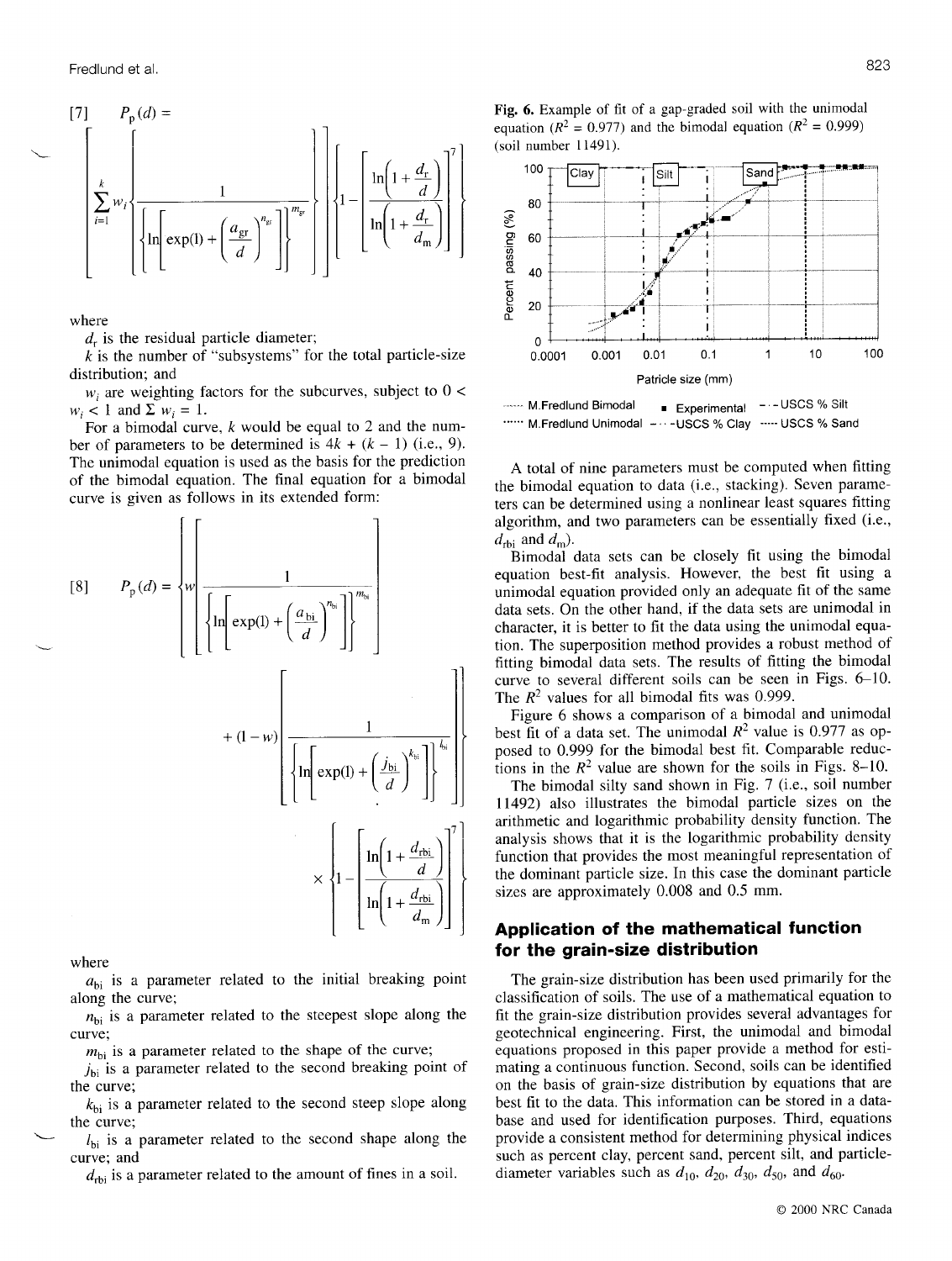Fig. 7. Example of fit of a gap-graded soil with the bimodal equation for a clayey, silty sand: (a) best-fit curve,  $R^2 = 0.999$ ;  $(b)$  arithmetic probability density function;  $(c)$  logarithmic proba-



The grain-size distribution has also been shown to be central to several methods of estimating the soil-water characteristic curve (Gupta and Larson 1979a, 1979b; Arya and Paris 1981; Haverkamp and Parlange 1986; Ranjitkar 1989). An accurate representation of the soil particle sizes is essential when the grain-size distribution curve is used as the





Fig. 9. Example of fit of a gap-graded soil with the unimodal equation ( $R^2 = 0.992$ ) and the bimodal equation ( $R^2 = 0.999$ ) (soil number 11493).